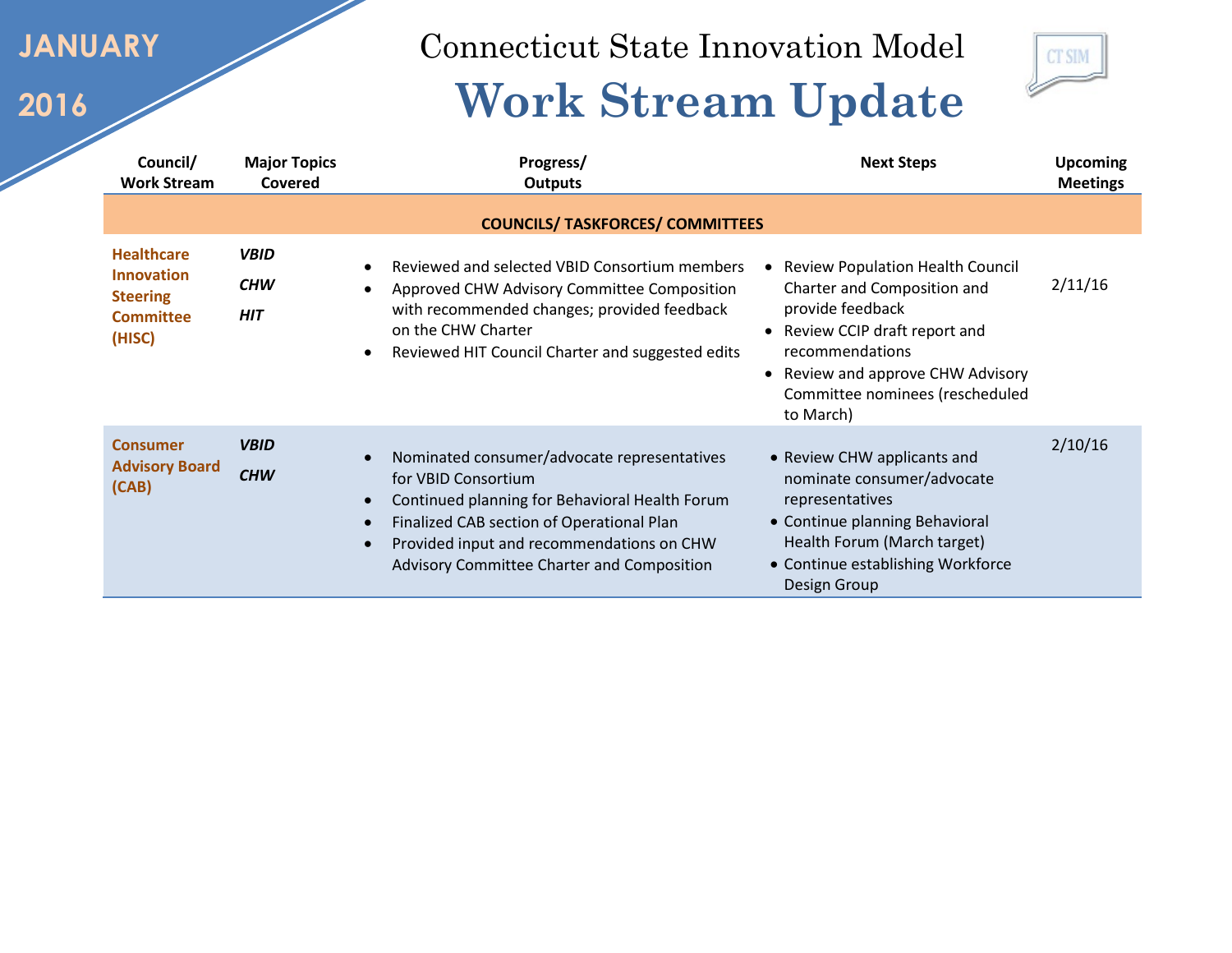| Council/<br><b>Work Stream</b>                                          | <b>Major Topics</b><br>Covered | Progress/<br><b>Outputs</b>                                                                                                                                                                                                                                                                                                                                                                                                                                                                                                                                                                                                                                                                                                                                                              | <b>Next Steps</b>                                                                                                                                                                                                                                                                                                                                                                                                                                                                              | <b>Upcoming</b><br><b>Meetings</b> |
|-------------------------------------------------------------------------|--------------------------------|------------------------------------------------------------------------------------------------------------------------------------------------------------------------------------------------------------------------------------------------------------------------------------------------------------------------------------------------------------------------------------------------------------------------------------------------------------------------------------------------------------------------------------------------------------------------------------------------------------------------------------------------------------------------------------------------------------------------------------------------------------------------------------------|------------------------------------------------------------------------------------------------------------------------------------------------------------------------------------------------------------------------------------------------------------------------------------------------------------------------------------------------------------------------------------------------------------------------------------------------------------------------------------------------|------------------------------------|
| <b>Practice</b><br><b>Transformation</b><br><b>Task Force</b><br>(PTTF) |                                | No meeting held in January<br>$\bullet$                                                                                                                                                                                                                                                                                                                                                                                                                                                                                                                                                                                                                                                                                                                                                  | • Convene joint meeting with the<br><b>MAPOC Care Managemetn</b><br>Committee to review and provide<br>feedback on proposed changes to<br>CCIP Report, coordination with<br>MQISSP and coordination with<br><b>Practice Transformation Network</b><br>grants                                                                                                                                                                                                                                   | 2/2/16                             |
| <b>Health</b><br><b>Information</b><br><b>Technology</b><br>(HIT)       |                                | The HIT Council convened on 01/15/16 and<br>reviewed HIT-relevant updates across SIM<br>$\bullet$<br>initiatives,<br>engaged in a presentation and Q&A with Zato<br>$\bullet$<br>regarding edge server technology for indexing<br>eCQMs, and<br>approved HISC requested edit to HIT Council<br>$\bullet$<br>charter.<br>The UConn HIT Team<br>Began working with HIT consultant to develop the<br>HIT section of the SIM Operational Plan<br>Submitted series of questions to work stream<br>$\bullet$<br>leads and PMO regarding programmatic<br>requirements for: AMH, CCIP, MQISSP, VBP and<br><b>VBID</b><br>Hired Chief Technology Officer and continued<br>$\bullet$<br>Research Associate staff recruiting efforts<br>Began outreach efforts to schedule a series of<br>$\bullet$ | • Secure approval for revised HIT<br><b>Council charter from HISC</b><br>• Secure answers to questions from<br>work stream leads for AMH, CCIP,<br>MQISSP, VBP and VBID<br>• Secure updated status from PMO<br>on payer/provider commitments to<br>use eCQMs and participate in pilot<br>test of edge server indexing.<br>• Continue outreach efforts across<br>stakeholder groups; conduct<br>outreach meetings<br>• Draft HIT section of Ops Plan<br>• Continue recruiting efforts for staff | 2/19/16                            |

 $\leftarrow$  Health Equity  $\leftarrow$  Healthcare Quality

 $\leftarrow$  Consumer  ${\bf Empowerment}$ 

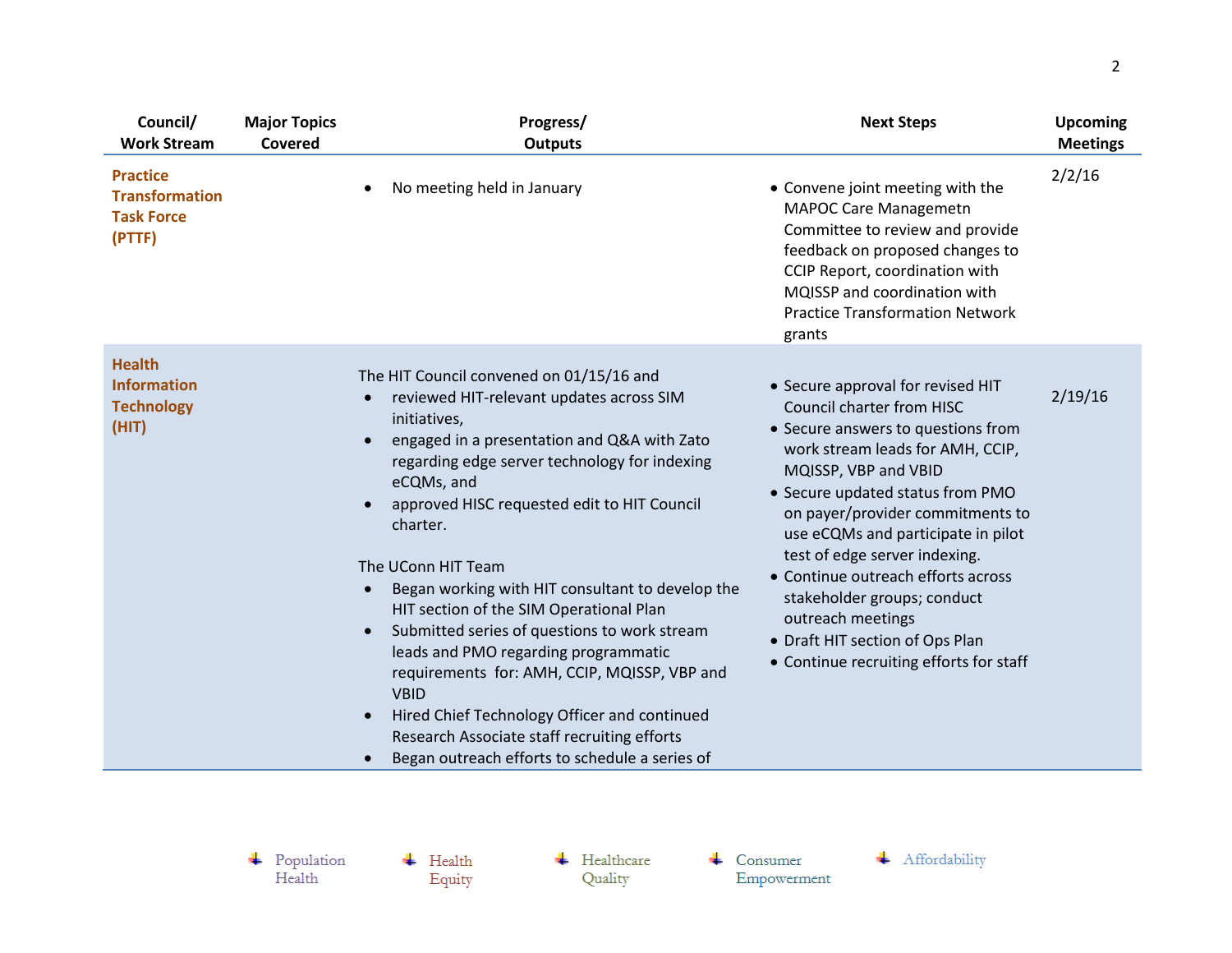| Council/<br><b>Work Stream</b>                                                                            | <b>Major Topics</b><br>Covered | Progress/<br><b>Outputs</b>                                                                                                                                                                               | <b>Next Steps</b>                                                                                                                                                               | <b>Upcoming</b><br><b>Meetings</b> |
|-----------------------------------------------------------------------------------------------------------|--------------------------------|-----------------------------------------------------------------------------------------------------------------------------------------------------------------------------------------------------------|---------------------------------------------------------------------------------------------------------------------------------------------------------------------------------|------------------------------------|
|                                                                                                           |                                | stakeholder meetings to gather input on proposed<br>technologies for inclusion in HIT section of the SIM<br><b>Operational Plan</b><br>Continued to support the HIT Council                               |                                                                                                                                                                                 |                                    |
| <b>Quality Council</b><br>(QC)                                                                            |                                | PMO continued work on the second draft of the<br><b>Quality Council Report</b>                                                                                                                            | • No meeting scheduled until March                                                                                                                                              |                                    |
| <b>Care</b><br><b>Management</b><br><b>Committee</b><br>(CMC)<br>(A sub-<br>committee of<br><b>MAPOC)</b> | <b>MQISSP</b>                  | Convened to discuss several MQISSP components<br>$\bullet$<br>and accompanying materials, including the PCMH<br>issue paper, DSS Oversight and Monitoring Plan,<br>and updated Member Communication Plan. | • CMC will meet internally to review<br>and digest Draft 4 of the CCIP<br>report<br>• Continue to hold work sessions and<br>education sessions to further the<br>MQISSP design. | 2/10/16                            |

 $\begin{tabular}{c} \textbf{4} \quad Population \\ Health \end{tabular}$  $\begin{tabular}{ll} \textbf{+} & \textbf{Healthcare} \\ \textbf{Quality} & \end{tabular}$  $\leftarrow$  Health Equity

 $\begin{tabular}{ll} \textbf{4} & \textbf{Consumer} \\ \textbf{Empowerment} \end{tabular}$ 

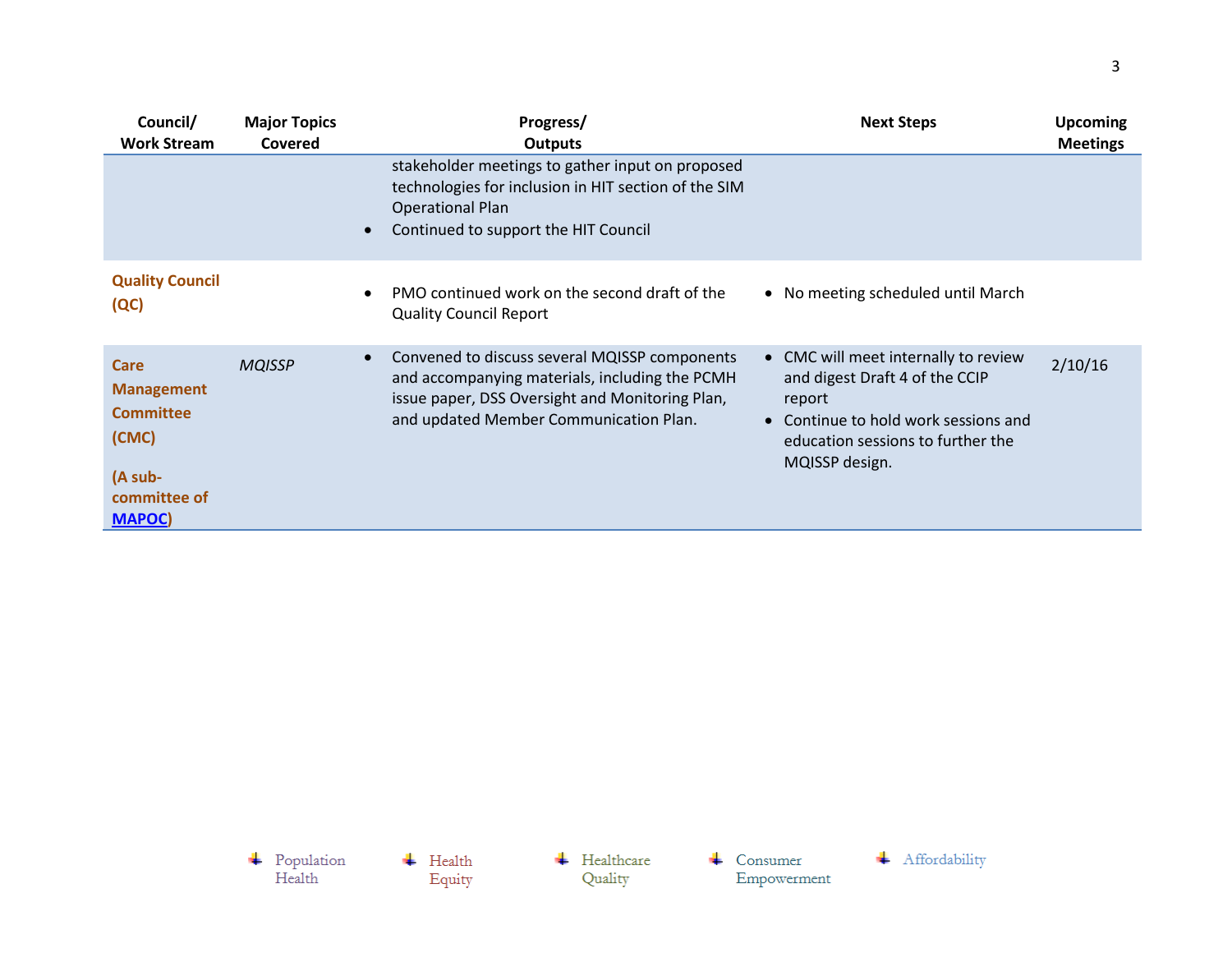| <b>Population</b><br><b>Health</b><br><b>Planning</b><br>(DPH) | effort to establish a coordinated system of overall public health<br>metrics, formulate the functions of Preventive Services Centers and<br>define a policy for Health Enhancement Communities designation.<br>Staff is making progress in obtaining data, developing methods to<br>support population health analysis, determining priorities and<br>advancing policy formulation.<br>• A detailed review of 26 Community Health Needs Assessment and<br>the State Health Assessment is in progress.<br>Behavioral Risk Factor Surveillance System (BRFSS) expanded<br>sampling and completed additional 5,500 interviews to support<br>Population Health metrics.<br>Work on the population estimates project continues in<br>cooperation with the UConn State Data Center.<br>Project management continues addressing administrative issues:<br>• The BRFSS contract amendment is pending execution.<br>Two other contracts with UConn Data Center and Health<br>Resources in Action are fully executed.<br>Hiring staff remains challenging. Two positions were recently<br>vacated and two other positions have not been filled through the<br>pre-implementation year.<br>PMO requirements for no-cost budget review and operational<br>plan review were addressed.<br>DPH continues core activities such as refining targets and<br>monitoring performance in meeting targets for state health<br>improvement.<br>This work is reflected in the Healthy CT 2020 performance<br>dashboard and includes performance measures and targets in key<br>SIM areas such as obesity, diabetes, tobacco use. | Populatio<br>Rehire tw<br>for two m<br>$\bullet$ Issue a dr<br>Assessme<br>Toward in<br>$\bullet$<br>health ov<br>submit fo<br>2016.<br>• Statewide<br>are meeti<br>in the are<br>infectious<br>Specifical<br>tobacco u<br>policy for |
|----------------------------------------------------------------|-----------------------------------------------------------------------------------------------------------------------------------------------------------------------------------------------------------------------------------------------------------------------------------------------------------------------------------------------------------------------------------------------------------------------------------------------------------------------------------------------------------------------------------------------------------------------------------------------------------------------------------------------------------------------------------------------------------------------------------------------------------------------------------------------------------------------------------------------------------------------------------------------------------------------------------------------------------------------------------------------------------------------------------------------------------------------------------------------------------------------------------------------------------------------------------------------------------------------------------------------------------------------------------------------------------------------------------------------------------------------------------------------------------------------------------------------------------------------------------------------------------------------------------------------------------------------------------------------------------|---------------------------------------------------------------------------------------------------------------------------------------------------------------------------------------------------------------------------------------|
|----------------------------------------------------------------|-----------------------------------------------------------------------------------------------------------------------------------------------------------------------------------------------------------------------------------------------------------------------------------------------------------------------------------------------------------------------------------------------------------------------------------------------------------------------------------------------------------------------------------------------------------------------------------------------------------------------------------------------------------------------------------------------------------------------------------------------------------------------------------------------------------------------------------------------------------------------------------------------------------------------------------------------------------------------------------------------------------------------------------------------------------------------------------------------------------------------------------------------------------------------------------------------------------------------------------------------------------------------------------------------------------------------------------------------------------------------------------------------------------------------------------------------------------------------------------------------------------------------------------------------------------------------------------------------------------|---------------------------------------------------------------------------------------------------------------------------------------------------------------------------------------------------------------------------------------|

 $\leftarrow$  Health

Equity

 $\leftarrow$  Healthcare

Quality

 $\leftarrow$  Consumer

Empowerment

 $\leftarrow$  Population

Health

 The draft composition and charter for the Population Health Council has been finalized. The Population Health Council will lead a planning

- Following approval of the SIM Steering Committee, an open solicitation will be issued for membership of the Population Health Council
- o vacated positions and speed up recruitment nore core team positions
- raft concept paper on Population Health ent Status report.
- mproving capabilities to improve population ertime, DPH is finalizing documentation to r national public health accreditation in Spring
- Health Improvement Coalition-based teams ing to implement health improvement strategies as of chronic disease, environmental health, disease, and maternal infant and child health. ly these groups are addressing infant mortality, ise, childhood obesity, asthma, and a statewide a property maintenance code.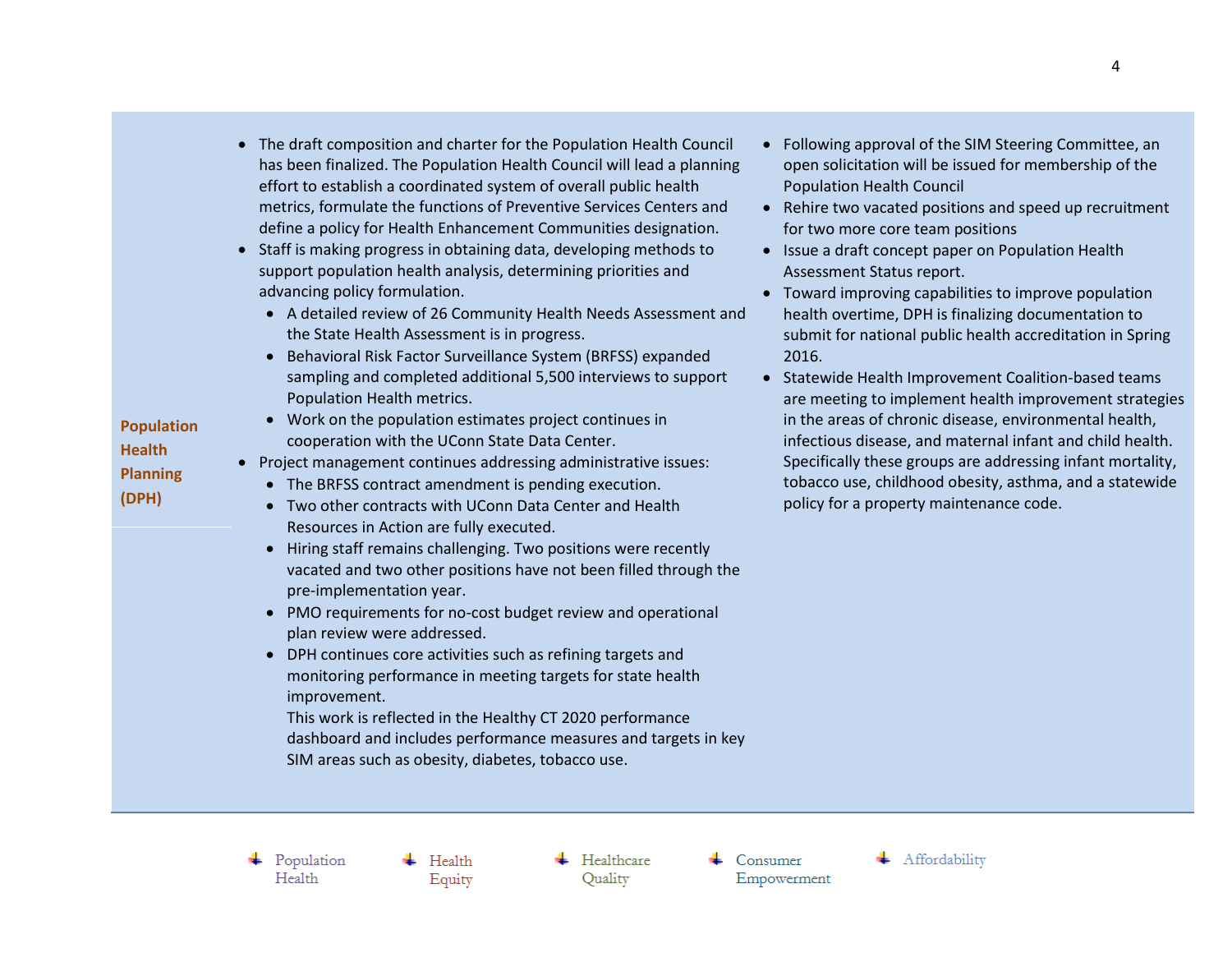| Council/<br><b>Work Stream</b>                                                              | Progress/<br>Outputs                                                                                                                                                                                                                                                                                                                                                                                                                    | <b>Next Steps</b>                                                                                                                                                                                                                                                                                                                                                                                                                                                                                                                                                         |  |  |  |
|---------------------------------------------------------------------------------------------|-----------------------------------------------------------------------------------------------------------------------------------------------------------------------------------------------------------------------------------------------------------------------------------------------------------------------------------------------------------------------------------------------------------------------------------------|---------------------------------------------------------------------------------------------------------------------------------------------------------------------------------------------------------------------------------------------------------------------------------------------------------------------------------------------------------------------------------------------------------------------------------------------------------------------------------------------------------------------------------------------------------------------------|--|--|--|
|                                                                                             | SIM WORK STREAMS / PROGRAMS / INITIATIVES                                                                                                                                                                                                                                                                                                                                                                                               |                                                                                                                                                                                                                                                                                                                                                                                                                                                                                                                                                                           |  |  |  |
| <b>Medicaid</b><br><b>Quality</b><br>Improvement<br>and Shared<br><b>Savings</b><br>Program | Delivered the MQISSP Concept Paper to CMS/CMMI, which will<br>$\bullet$<br>support discussions between DSS and CMS regarding the<br>MQISSP program design.<br>Produced a PCMH issue paper outlining several design options<br>٠<br>for how an advanced network's non-PCMH primary care<br>practices should be handled in regards to MQISSP<br>participation.                                                                            | Look to schedule and hold regular meetings with<br>CMS/CMMI to discuss the MQISSP design, utilizing<br>the Concept Paper for context support.<br>Continue efforts for the shared savings model test<br>run.<br>Continue developing member communication<br>materials outlined in the MQISSP Communication<br>Plan.                                                                                                                                                                                                                                                        |  |  |  |
| <b>Value-based</b><br><b>Insurance</b><br><b>Design</b>                                     | Received approval from HISC for VBID Consortium nominees<br>Distributed appointment letters to new VBID Consortium<br>$\bullet$<br>members<br>Held informational webinar for VBID Consortium members to<br>$\bullet$<br>introduce SIM and VBID concepts<br>Finalized plans for first VBID Consortium meeting (2/2) to<br>$\bullet$<br>include SIM and VBID overview, project goals, and an open<br>discussion about VBID in Connecticut | Hold first VBID Consortium meeting<br>Collect responses from VBID Consortium meetings<br>regarding the meeting and next steps<br>Establish Design groups within the Consortium if<br>$\bullet$<br>members demonstrate interest<br>Prepare for second Consortium meeting<br>$\bullet$<br>Freedman Healthcare will develop assessment criteria<br>for VBID plans, assess and index<br>Freedman Healthcare will survey and assess VBID<br>Models for Connecticut; deliver summary report and<br><b>SWOT analysis</b><br>OSC outreaching to groups to assess VBID plans in CT |  |  |  |

 $\leftarrow$  Health Equity  $\leftarrow$  Healthcare Quality

 $\leftarrow$  Consumer  ${\bf Empowerment}$ 

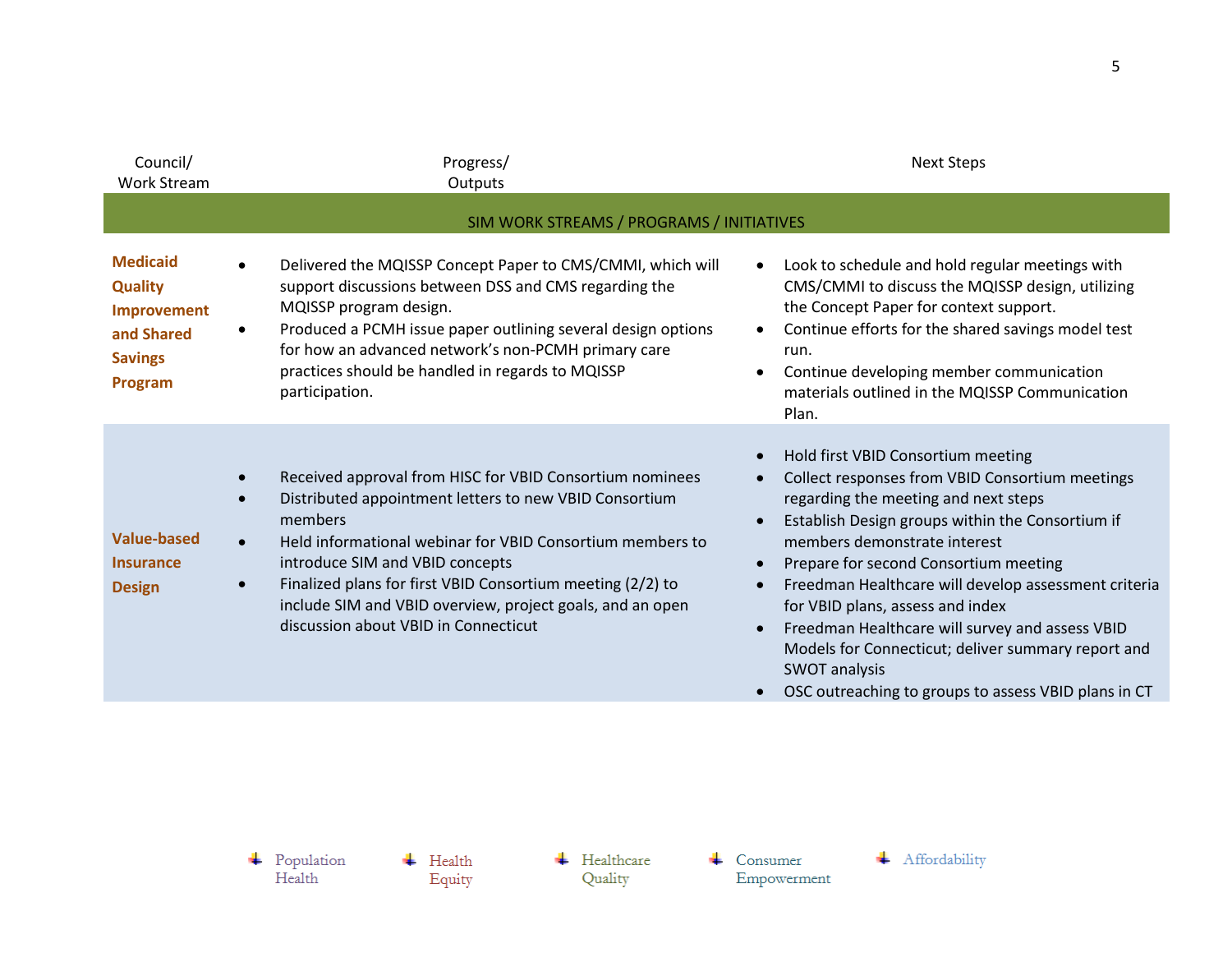Council/ Work Stream Progress/ **Outputs** 

- Finalized Charter and Composition for CHW Advisory Committee and presented them to HISC, which approved amended versions and thus authorized membership solicitation.
- Solicited applications to serve on CHW Advisory Committee.
- Responded to individuals who expressed interest in serving on the Advisory Committee prior to solicitation period being opened. Forwarded their contact information to the PMO so that they could receive an official response regarding the process and timeline for applying to the Advisory Committee.
- Met with Dr. Raul Pino, Acting Commissioner of DPH, to discuss DPH's role in the certification of CHWs and engaged other stakeholders to advance the CHW initiative.
- Requested and received evaluation guidance from other SIM states (ME, MI, PA) with CHW initiatives and forwarded to evaluation contractor.
- Reconnected with DOL's new director of apprenticeship grant to move forward with CHW apprenticeship initiative.
- Non-SIM-funded Related Activities:
- DOL representatives observed CHW core-competency training that was for implementing Incumbent Worker Training contract.
- Participated in data meeting for "Building a Healthy Hartford: A Partnership Between Community Solutions and Cigna."

## Next Steps

- Hire 2 CHWs to identify and develop community resources.
- Hire Program Manager.
- Continue to engage stakeholders (e.g. DSS and ConnectiCare).
- Finalize evaluation and IT contracts.
- Conduct first meeting with evaluator in February.
- Seek HISC approval of CHW Advisory Committee nominees (deferred to March)

UCONN **Community** Health Worker

(CHW) Initiative

 $\leftarrow$  Population Health

 $\leftarrow$  Health Equity

 $\leftarrow$  Healthcare Quality

Consumer Empowerment

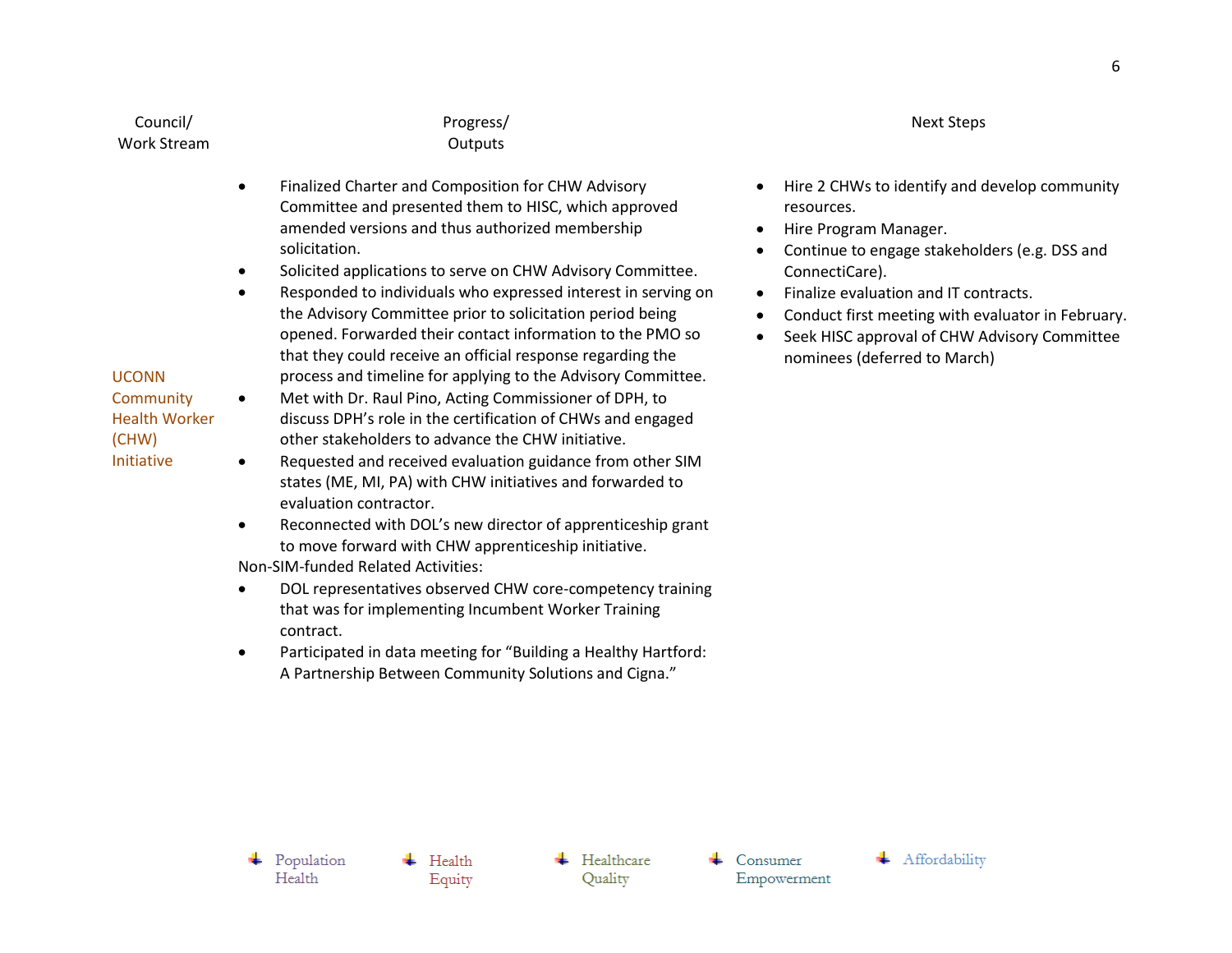| Council/<br><b>Work Stream</b> | Progress/<br>Outputs                                                                                                                                                                                                                                                                                                                                                                                                                                                                                                                                                                    | <b>Next Steps</b>                                                                                                                                                                                                                                                                                                                                                                                                                                              |
|--------------------------------|-----------------------------------------------------------------------------------------------------------------------------------------------------------------------------------------------------------------------------------------------------------------------------------------------------------------------------------------------------------------------------------------------------------------------------------------------------------------------------------------------------------------------------------------------------------------------------------------|----------------------------------------------------------------------------------------------------------------------------------------------------------------------------------------------------------------------------------------------------------------------------------------------------------------------------------------------------------------------------------------------------------------------------------------------------------------|
| <b>UCONN</b><br>Evaluation     | Continued data acquisition for dashboard<br>Completed assessment of ability to add scorecard measures to<br>dashboard<br>Attended monthly call with national evaluators<br>$\bullet$<br>Worked towards next dashboard publication to include new<br>data and views<br>Held meeting with the PMO regarding patient experience<br>$\bullet$<br>survey<br>Developed materials describing the patient experience survey<br>$\bullet$<br>to commercial insurers<br>Continued testing of potential behavioral health questions for<br>$\bullet$<br>inclusion in the patient experience survey | Continue data acquisition<br>Attend monthly call with national evaluators<br>Finalize metrics alignment<br>Work towards next dashboard publication to include<br>new data<br>Investigation of data sources for additional behavioral<br>health measure(s)<br>Finalize patient experience survey content and<br>sampling frame<br>Develop and distribute RFP for patient<br>Develop a strategy for collecting data from networks<br>about affiliated physicians |
| <b>Advanced</b>                |                                                                                                                                                                                                                                                                                                                                                                                                                                                                                                                                                                                         |                                                                                                                                                                                                                                                                                                                                                                                                                                                                |

| Advanced            |                                                                           |
|---------------------|---------------------------------------------------------------------------|
| <b>Medical Home</b> | Cohorts 1 & 2 have completed Standard 1, 2, and 3 webinars<br>$\bullet$   |
| Vanguard            | and Planetree Bronze webinar.                                             |
| Program             | Planetree observation have been completed for cohorts 1 & 2.<br>$\bullet$ |
|                     | Cohort 3 have completed the Corporate Survey Tool.                        |

Cohort 3 will begain working on Standard 1 in Febraury

- Continue transformation services.
- Prepare presentation that describes AMH Vanguard progress and evaluation activities to date to the HISC (target April meeting).
- Formaulate plan for periodic progress reporting to commercial payers and Medicaid.
- Prepare amendment to Qualidigm contract to accommodate the addition of a new cohort in 2016.

 $\leftarrow$  Health Equity

 $\overline{\phantom{a}}$  Healthcare Quality

 $\leftarrow$  Consumer  ${\bf Empowement}$ 

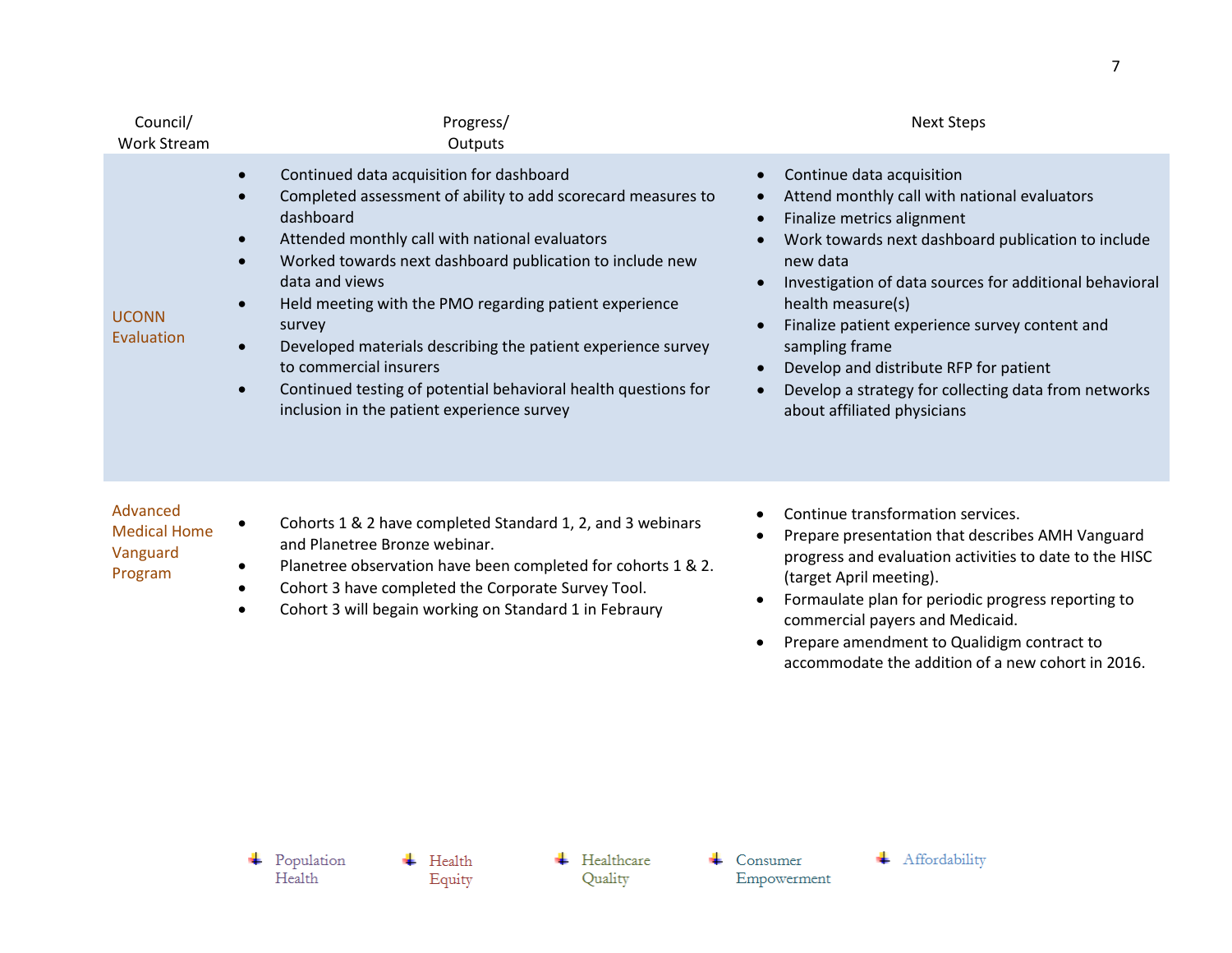| Council/<br>Work Stream               | Progress/<br>Outputs                                                                                                                                                                                                                                                                                                                                                                                                                                                                                                                                                                                                                                                      | <b>Next Steps</b>                                                                                                                                                                                                                                                                                                                                                                                               |  |
|---------------------------------------|---------------------------------------------------------------------------------------------------------------------------------------------------------------------------------------------------------------------------------------------------------------------------------------------------------------------------------------------------------------------------------------------------------------------------------------------------------------------------------------------------------------------------------------------------------------------------------------------------------------------------------------------------------------------------|-----------------------------------------------------------------------------------------------------------------------------------------------------------------------------------------------------------------------------------------------------------------------------------------------------------------------------------------------------------------------------------------------------------------|--|
| Program<br>Management<br>Office (PMO) | Prepared budget amendment to include additional<br>stakeholdering costs associated with MQISSP and new budget<br>projections for the pre-implementation period based on the<br>no-cost extension.<br>Finalized draft of the Operational Plan for review by the Core<br>Team including the Operational Plan Narrative, Appendices,<br>and Budget Narrative<br>Updated our MOAs with key partners based on the no-cost<br>extension<br>Posted two new positions, State Innovation Model Specialist<br>(Durational) to support CCIP and State Innovation Model<br>Specialist to support Quality Measure Alignment<br>Finalized draft RFP for Consumer Engagement Coordinator | Release RFP for Consumer Engagement Coordinator<br>Finalize and submit budget amendment to CMMI<br>Incorporate edits from Core Team on the Operational<br><b>Plan</b><br>Present the Operational Plan to the HISC for review<br>and feedback<br>Submit Operational Plan to CMMI by March 1<br>Note: PMO will be requesting an additional no-cost<br>extension. This will be included in our February<br>update. |  |

## **ACRONYMS**

- **APCD** All-Payers Claims Database
- **BRFSS** Behavioral Risk Factor Surveillance System
- **CAB** Consumer Advisory Board
- **CCIP** Clinical & Community Integration Program
- **CHW** Community Health Worker
- **CMC** Care Management Committee
- **CMMI** Center for Medicare & Medicaid Innovations
- **DPH** Department of Public Health
- **DSS** Department of Social Services
- **EAC** Equity and Access Council
- **EHR** Electronic Health Record
- **HISC** Healthcare Innovation Steering Committee
- **HIT** Health Information Technology

+ Population Health

 $\leftarrow$  Health Equity

 $\leftarrow$  Healthcare

Quality

 $\leftarrow$  Consumer Empowerment